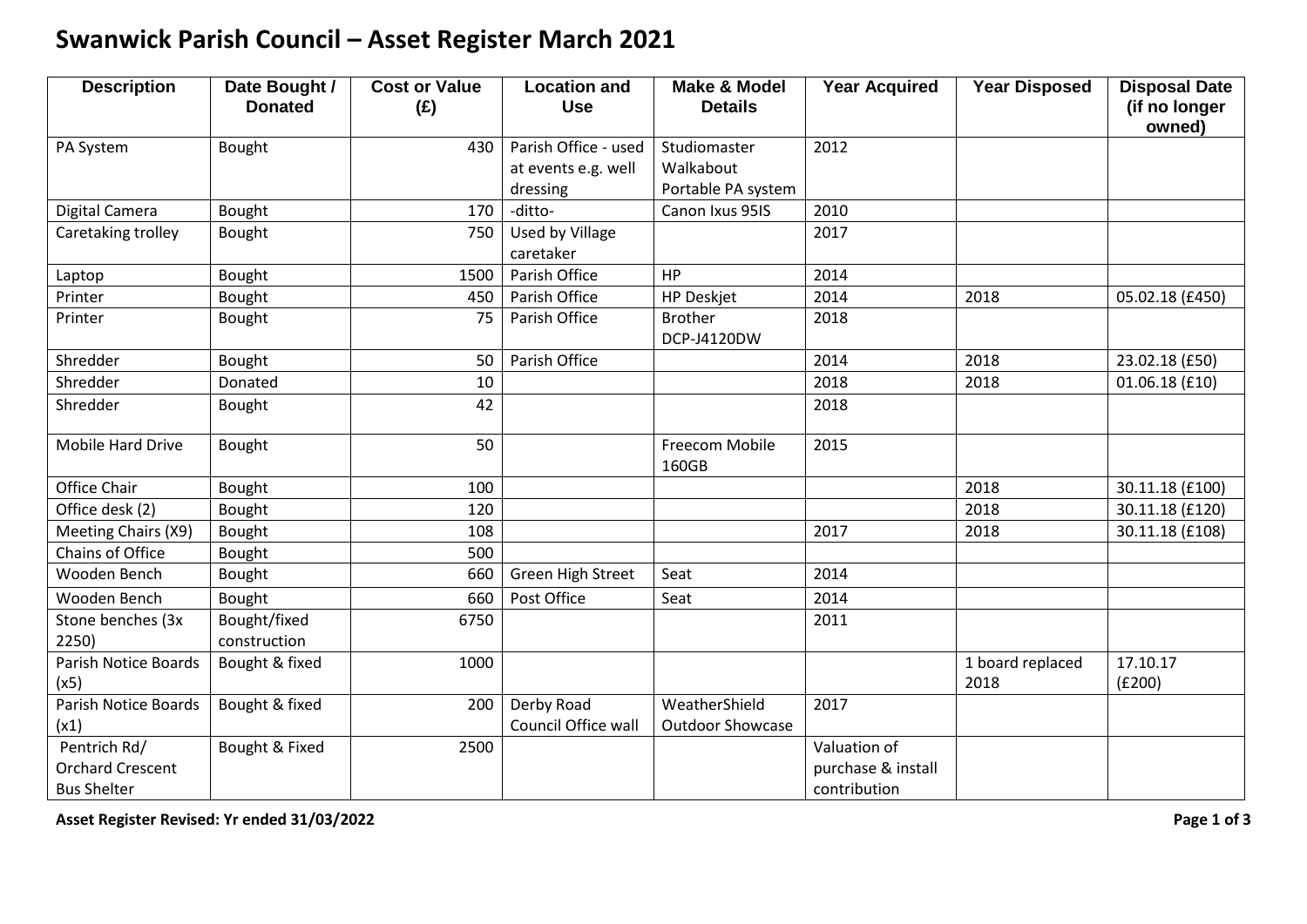| Gates (x2) Shirley<br>Rd |         | 4060     |                       |                         |               |  |
|--------------------------|---------|----------|-----------------------|-------------------------|---------------|--|
| Fencing Shirley Rd       |         | 15,000   |                       |                         |               |  |
| <b>Memorial Gates</b>    |         | 10,000   |                       |                         |               |  |
| Stone carving            |         | 4000     |                       |                         |               |  |
| <b>Memorial Gardens</b>  |         |          |                       |                         |               |  |
| Mine Cars (x2)           | Donated | 2500     |                       |                         | Valuation on  |  |
|                          |         |          |                       |                         | refurbishment |  |
|                          |         |          |                       |                         | 2017          |  |
| PAT Machine              | Bought  | 252      | Office                |                         | 2017          |  |
| Defib & Case             | Bought  | 1762     | Preschool             | iPAD and Box            | 2018          |  |
| Defib & Case             | Bought  | 1505     | <b>Primary School</b> | iPAD and Box            | 2019          |  |
| Defib & Case             | Bought  | 1505     | Crays Hill Pavillion  | iPAD and Box            | 2019          |  |
| Defib & Case             | Bought  | 1547     | 18 Lark Hill          | iPAD and Box            | 2020          |  |
| <b>Waste Bins</b>        | Bought  | 117      | Derby                 | Broxap                  | 2018          |  |
|                          |         |          | Road/Chapel           |                         |               |  |
|                          |         |          | <b>Street Grounds</b> |                         |               |  |
| Grit Bin                 | Bought  | 196      | Beaulieu Way          | Broxap                  | 2018          |  |
| Planters                 | Bought  | 1185     | Around village        |                         | 2018          |  |
| <b>SSC Fencing</b>       | Bought  | 4867     | Security fencing      | <b>Ilkeston Fencing</b> | 2017/18       |  |
|                          |         |          | around SSC site       |                         |               |  |
| <b>TOTAL VALUE</b>       |         | 64,621   |                       |                         |               |  |
| <b>Less Disposals</b>    |         | $-1,038$ |                       |                         |               |  |
| <b>CURRENT</b>           |         | 63,583   |                       |                         |               |  |
|                          |         |          |                       |                         |               |  |
| <b>TOTAL</b>             |         |          |                       |                         |               |  |